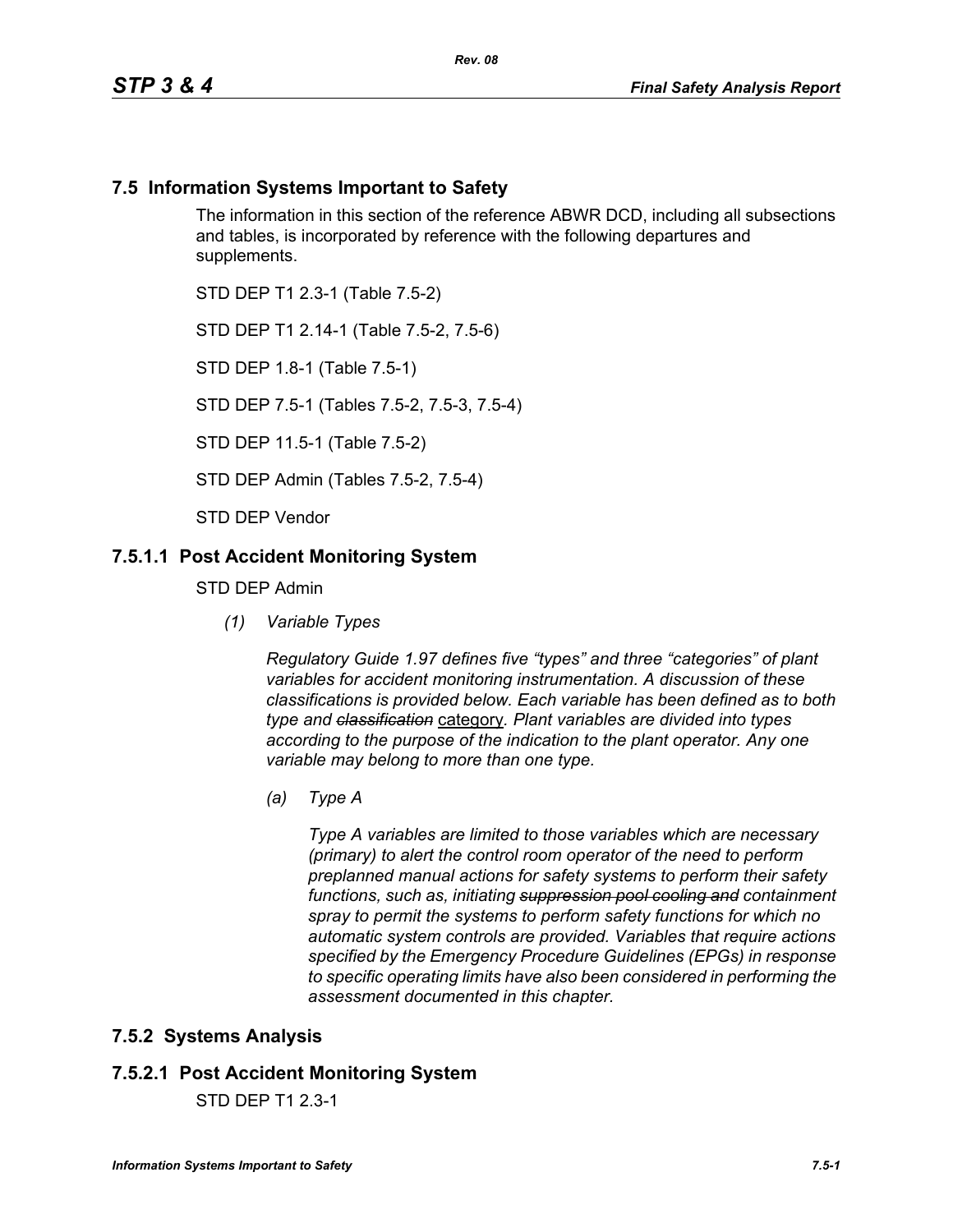STD DEP T1 2.14-1

STD DEP 7.5-1

STD DEP Admin

STD DEP Vendor

- *(1)* Type A Variables
	- *(a) Type A Variable Evaluation and Analysis*

*Chapter 15 contains discussions of numerous events, not all of which are design basis accidents. Appendix 15A is a plant Nuclear Safety Operational Analysis (NSOA) which addresses these events in the following categories:*

- *(i) Normal operations*
- *(ii) Anticipated Operational Transients (Table 5.7-4* 7.5-4*)*
- *(iii) Abnormal Operational Transients Table 5.7-5* 7.5-5*)*
- *(iv) Design Basis Accidents (Table 5.7-6* 7.5-6*)*

*(v) Special Events (Table 5.7-7* 7.5-7*)*

The offsite release rate  $(R_E)$  was also not included with the Type A *Variable List because the emergency action (emergency depressurization) specified in the radioactivity release control guidelines would, in all events, have been previously initiated in response to other variables (e.g., RPV Water Level). This conclusion is reached because the source terms required to reach release rates associated with a general emergency (the point at which the emergency action is required by the EPG) can only occur following a release of a substantial proportion of the fuel noble gas inventory. Prevention of such a release is a primary goal of the RPV control guideline. Also, the other operator action (isolate lines discharging outside the primary and secondary containment) are intended to be taken at levels low enough as to not pose a significant risk for the general public. The primary lines which communicate with the RPV are automatically isolated on high steamline radiation which satisfies the intent of the EPG action for these lines. Other lines which pass outside of the primary and secondary containment but which do not communicate directly with the RPV also receive automatic isolation signals. Thus, response to the radioactivity release control guideline is considered to be a contingency action and is not required to be Type A.*

- *(2) General Variable Assessments*
	- *(a) Drywell Pressure*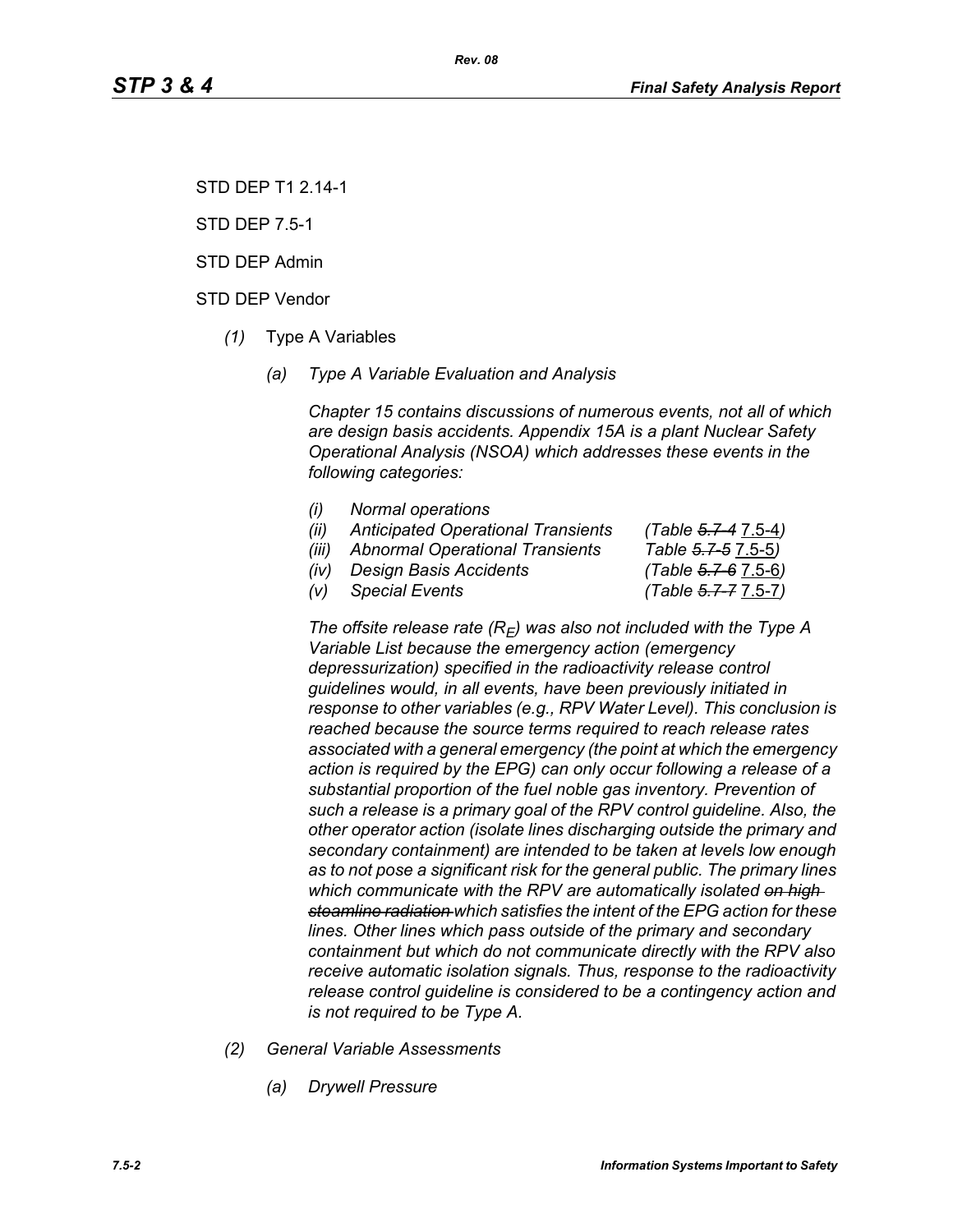*Requirements for monitoring of drywell pressure are specified for both narrow range (from about -34.32 kPaG to + 34.32 kPaG) and wide range (from 0 to 110% of design pressure). The narrow range monitoring requirement is satisfied in the existing safety-related design by the four divisions of drywell pressure instruments which provide inputs to the initiation of the reactor protection (trip) system (RPS) and the emergency core cooling systems (ECCS). The requirement for unambiguous wide range drywell pressure monitoring are satisfied with two channels of drywell pressure instrumentation integrated with two channels of wetwell pressure instrumentation. Given the existence of (1) the normal pressure suppression vent path between the drywell and wetwell and (2) the wetwell to drywell vacuum breakers, the long-term pressure within the drywell and wetwell will be approximately the same. Therefore, if the two wide range drywell pressure indications disagreed, the operator could refer to the wetwell containment pressure indications to determine which of the two drywell pressure indications is correct. In order to provide full range pressure comparisons between the drywell wide range and wetwell pressure instruments, the drywell pressure instrument range is 689.4 kPa. This value exceeds the required value of 110% of design pressure.* Drywell pressure is a Type A variable because it is used to initiate drywell spray to maintain the Reinforced Concrete Containment Vessel (RCCV) below temperature limits in LOCA.

*(d) BWR Core Temperature*

*Regulatory Guide 1.97 requires BWR core temperature (thermocouples) as a diverse indication of adequate core cooling. General Electric and the*The *BWR Owners' Group have*has *taken exception to this requirement for diverse indication based upon studies regarding the relationship between reactor water level and adequate core cooling. It is General Electric's view that no*No *instrumentation other than RPV water level indication is required to assure indication of adequate core cooling.*

*(e) Drywell Sump Level*

*An exception is made to Regulatory Guide 1.97 as written for the design category for the equipment drain sump level. Rather than Category 1, General Electric considers the Category 3 design requirements to be*are *more appropriate for the following reason: Indication of drywell floor drain sump level provides monitoring of leakage to the drywell and will be an early indication of a very small reactor coolant system leak/break for those events for which the drywell cooling system remains operable. However, it is primarily a backup variable to other indications of reactor coolant system leaks/breaks such as drywell pressure or drywell radiation level. In addition, containment water level is provided as a Type D, Category 2 variable. A lower design*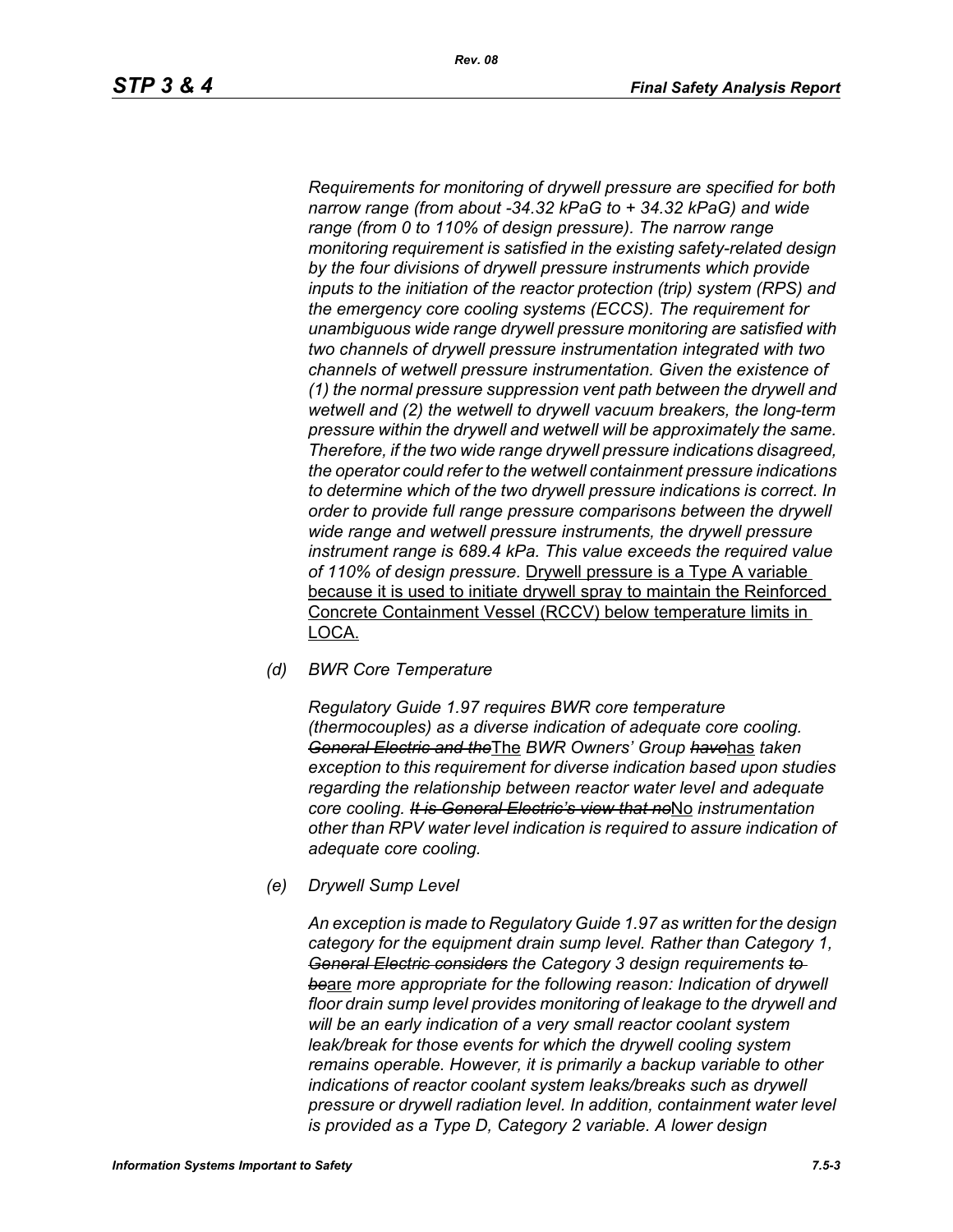*classification for drywell sump level is therefore appropriate and triplicated instrument channels are not necessary.*

*(h)* Coolant Radiation

*The indicator of coolant radiation leakage will be provided by theProcess Radiation Monitoring System (PRMS) Main Steamline (MSL) radiation monitor subsystem. This subsystem consists of four physically and electrically separated and redundant divisions. Each division has a single channel consisting of a local radiation detection assembly, control room readout and trip actuators (Figure 7.6-5, sh 1). Each channel is located such that it can monitor each mainsteam line. These four divisions of PRMS radiation instrumentation satisfy the Regulatory Guide requirement for unambiguous indication.*

A continuous post-accident monitor for this parameter is not necessary and is not included in the design. This is consistent with BTP HICB-10, Table 1.

*(i) Suppression Pool Water Temperature*

*The ABWR Suppression Pool Temperature Monitoring (SPTM) System design requirements satisfy the Regulatory Guide 1.97 requirements regarding redundancy. The SPTM System is composed of four separate and independent instrument divisions. Each division has associated with it multiple thermocouples which are spatially distributed around the suppression pool. With this configuration, the bulk average suppression pool temperature can be determined even in the event of the loss of an entire division of instrumentation, since thermocouple sensors of each division will be located in close proximity to facilitate direct comparison. Although the ABWR design initiates reactor scram and suppression pool cooling automatically on high pool temperature, suppression pool water temperature variable is considered a Type A variable since no credit is taken for automatic initiation in the safety analysis* the operator uses it for manual RPV depressurization*.*

*(k) Drywell/Wetwell Hydrogen/Oxygen Concentration*

*The Containment Atmospheric Monitoring System (CAMS) consists of two independent and redundant* nonsafety-related *drywell/containment*wetwell *oxygen and hydrogen concentration monitoring channels. Emergency response actions regarding these variables are consistently directed toward minimizing the magnitude of these parameters (i.e., there are no safety actions which must be taken to increase the hydrogen/oxygen levels if they are low).* Minimizing drywell/wetwell oxygen and hydrogen concentrations is accomplished by manual operator actions using containment venting and purging or using containment spray. *Consequently, the two channel CAMS design provides adequate PAM indication, since, in the event that the two*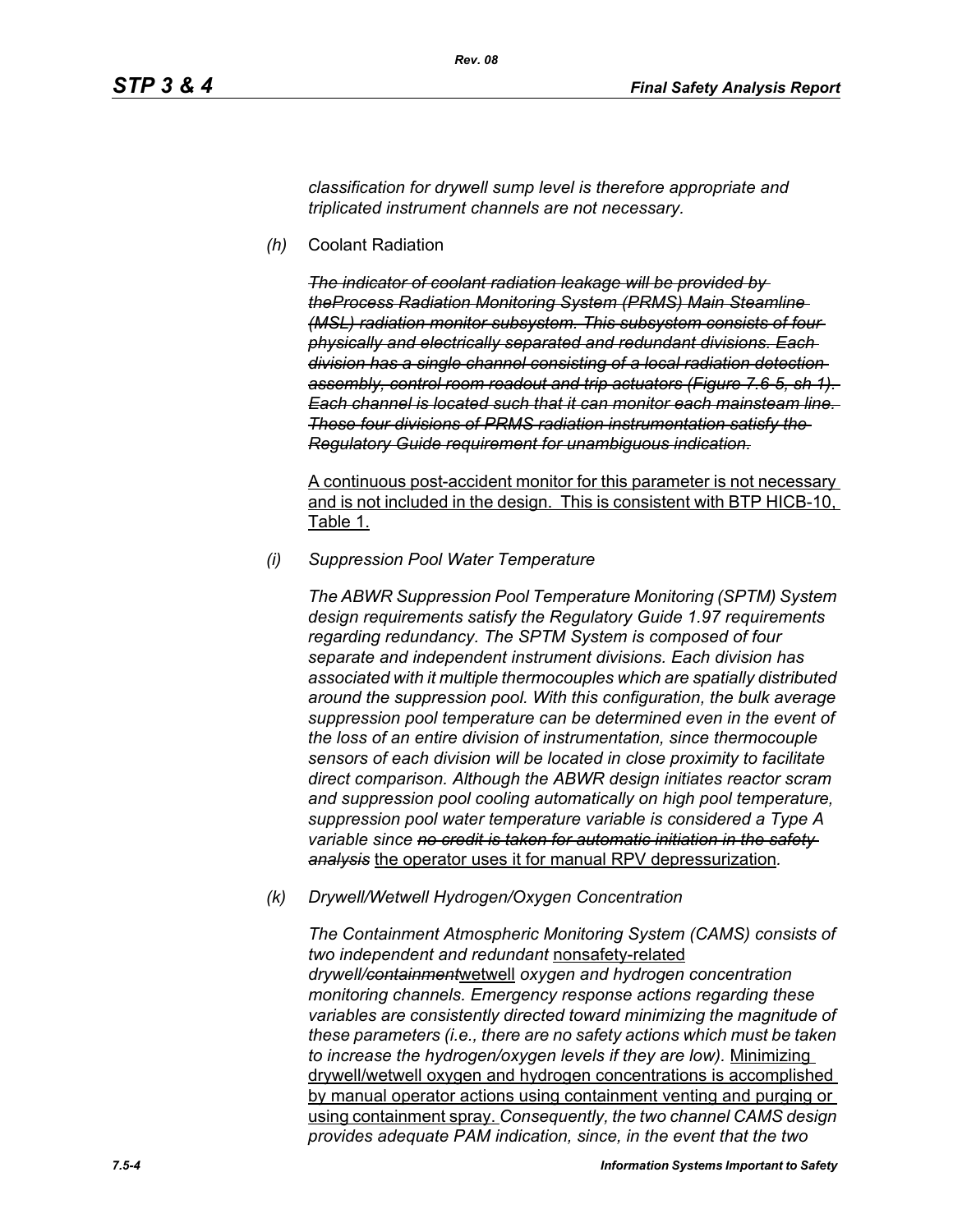*channels of information disagree, the operator can determine a correct and safe action based upon the higher of the two (in-range) indications.*

(q) Drywell Spray Flow and Wetwell Spray Flow

*Rev. 08*

The ABWR design does not provide direct Drywell Spray Flow indication. Regulatory Guide 1.97 suggests this as a Type D Variable for the purpose of monitoring drywell spray operation. As allowed by BTP HICB-10, RHR flow, drywell temperature and drywell pressure indications are provided as acceptable alternatives. RHR provides water to the drywell spray headers. Following a postulated accident, presence of drywell spray flow results in drywell pressure and temperature reduction. The operator confirms drywell spray operation by observing that there is RHR flow present and that the drywell pressure and temperature is within expected limits. Operator use of these variables allows accurate and reliable measurement of the effectiveness of the drywell spray in a timely manner. In addition, the position of the spray throttling valves can be monitored and the sprays adequately controlled from the control room using these alternative variables.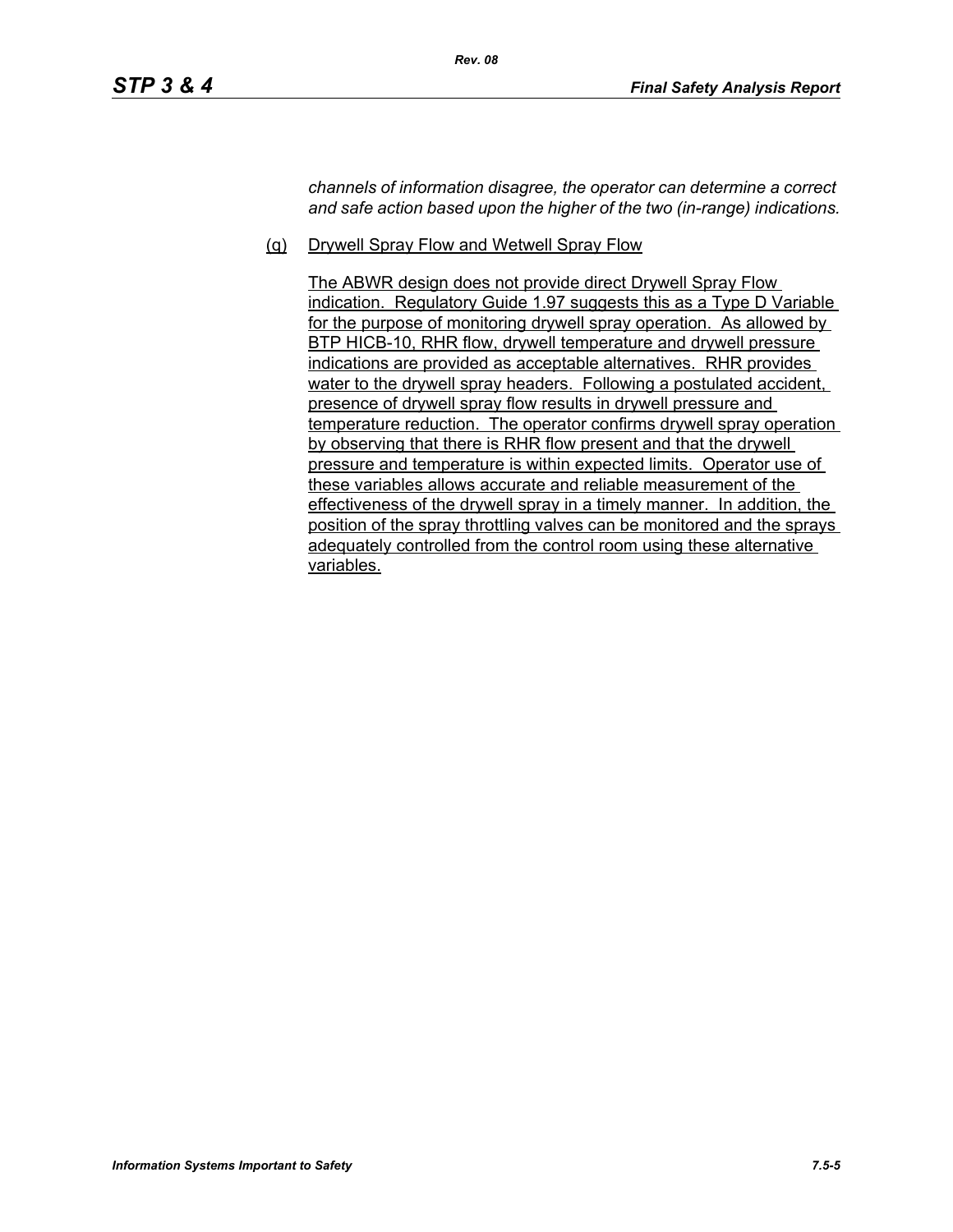| <b>Category 1</b>                                                                                                                                                                                                                                                                                                                                                                                              | <b>Category 2</b>                                                                                                                                                                                                                     | Category 3 |
|----------------------------------------------------------------------------------------------------------------------------------------------------------------------------------------------------------------------------------------------------------------------------------------------------------------------------------------------------------------------------------------------------------------|---------------------------------------------------------------------------------------------------------------------------------------------------------------------------------------------------------------------------------------|------------|
| 4. Channel Availability                                                                                                                                                                                                                                                                                                                                                                                        |                                                                                                                                                                                                                                       |            |
| The instrumentation channel is available prior to<br>an accident except as <i>provided in Paragraph</i><br>4.11. "Exception," as defined in IEEE-279, 1971,<br>"Criteria for Protection noted in the Exception<br>to Paragraph 6.7, "Maintenance Bypass," in<br>IEEE-603, "Standard Criteria for Safety<br>Systems for Nuclear Power Generating Stations,"<br>or as specified in the technical specifications. | The out-of-service interval No specific provision<br>is based on normal<br>technical specification<br>requirements on out-of-<br>service for the system it<br>serves where applicable<br>or where specified by<br>other requirements. |            |

# **Table 7.5-1 Design and Qualifiction Criteria for Instrumentation**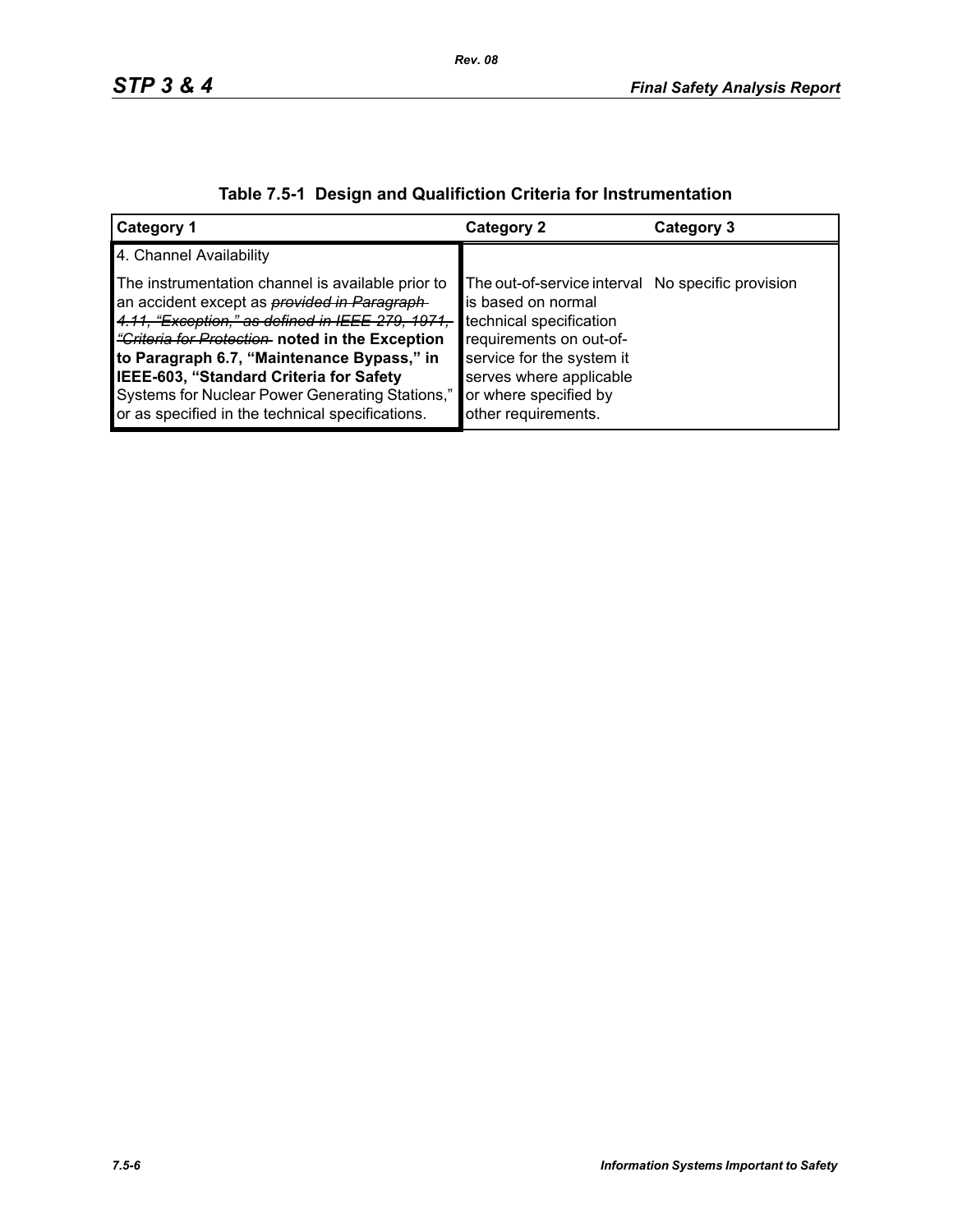|                                                                                                      | Cate-                                                                                                                        |                |                         |                             |  |
|------------------------------------------------------------------------------------------------------|------------------------------------------------------------------------------------------------------------------------------|----------------|-------------------------|-----------------------------|--|
| Variable                                                                                             | <b>Range Required</b>                                                                                                        | <b>Type</b>    | gory                    | <b>Discussion Section</b>   |  |
| <b>Drywell Pressure</b>                                                                              | 0.034 MPaG to 0.021<br>MPaG-0.034 MPaG to<br>+0.034 MPaG (narrow<br>range)<br>0-100 0-110% design<br>pressure (wide range)   | A,B,C,D        | $\mathbf{1}$            | Subsection 7.5.2.1(2)(a)    |  |
| <b>Containment Area</b><br>Radiation                                                                 | $10^{-2}$ Gy Sv/h to<br>$10^5$ Gy Sv/h                                                                                       | C, E           | 1                       | Subsection 7.5.2.1(2)(f)    |  |
| <b>Coolant Radiation</b>                                                                             | 1/2 Tech Spec limit to 100-<br>times Tech Spec limit                                                                         | $\epsilon$     | $\overline{1}$          | Subsection 7.5.2.1(2)(h)    |  |
| Drywell/Wetwell Hydrogen<br>Concentration                                                            | 0-30 Volume%                                                                                                                 | $\overline{C}$ | 13                      | Subsection 7.5.2.1(2)(k)    |  |
| Drywell/Wetwell<br><b>Oxygen Concentration</b>                                                       | 0-10 Volume%                                                                                                                 | $\mathsf{C}$   | 42                      | Subsection 7.5.2.1(2)(k)    |  |
| Service Area Radiation<br><b>Exposure Rate</b>                                                       | $10^{-3}$ Gy Sv/h to<br>$10^2$ Gy Sv/h                                                                                       | E              | 3                       |                             |  |
| <b>Plant and Environs</b><br>Radiation/Radioactivity<br>(Portable Instruments)                       | 10 <sup>-5</sup> Gy Sv/h to $10^2$ Gy<br>Sv/h photons $10^{-5}$ Gy Sv/h<br>to $10^2$ Gy Sv/h, beta and<br>low energy photons | E              | 3                       | Portable Instruments *      |  |
| Meteorological Data (Wind<br>Speed, Wind Direction, and<br>Atmospheric Stability)                    | $0-360$ °<br>$0 - 22$ $9.8$ m/s<br>-5°C to 10°C                                                                              | E              | 3                       | $\overline{z}$              |  |
| On Site Analysis Capability<br>(Primary Coolant, Sump<br>and Space Containment Air<br>Grab Sampling) | Refer to Regulatory Guide<br>1.97                                                                                            | E              | 3                       | $\pmb{\ast}$                |  |
| Secondary Containment<br>Area Temperature                                                            |                                                                                                                              | E              | $\overline{2}$          |                             |  |
| <b>Secondary Containment</b><br>Area Radiation                                                       | $10^{-3}$ Gy Sv/h to<br>$10^2$ Gy Sv/h                                                                                       | E              | $\overline{2}$          |                             |  |
| <b>Suppression Chamber</b><br><b>Spray (Wetwell) Flow</b>                                            | 0-110% Design Flow                                                                                                           | D              | $\overline{\mathbf{2}}$ | <b>Subsection 7.3.1.1.4</b> |  |

## **Table 7.5-2 ABWR PAM Variable List**

*Rev. 08*

\* *Out of ABWR Standard Plant Scope*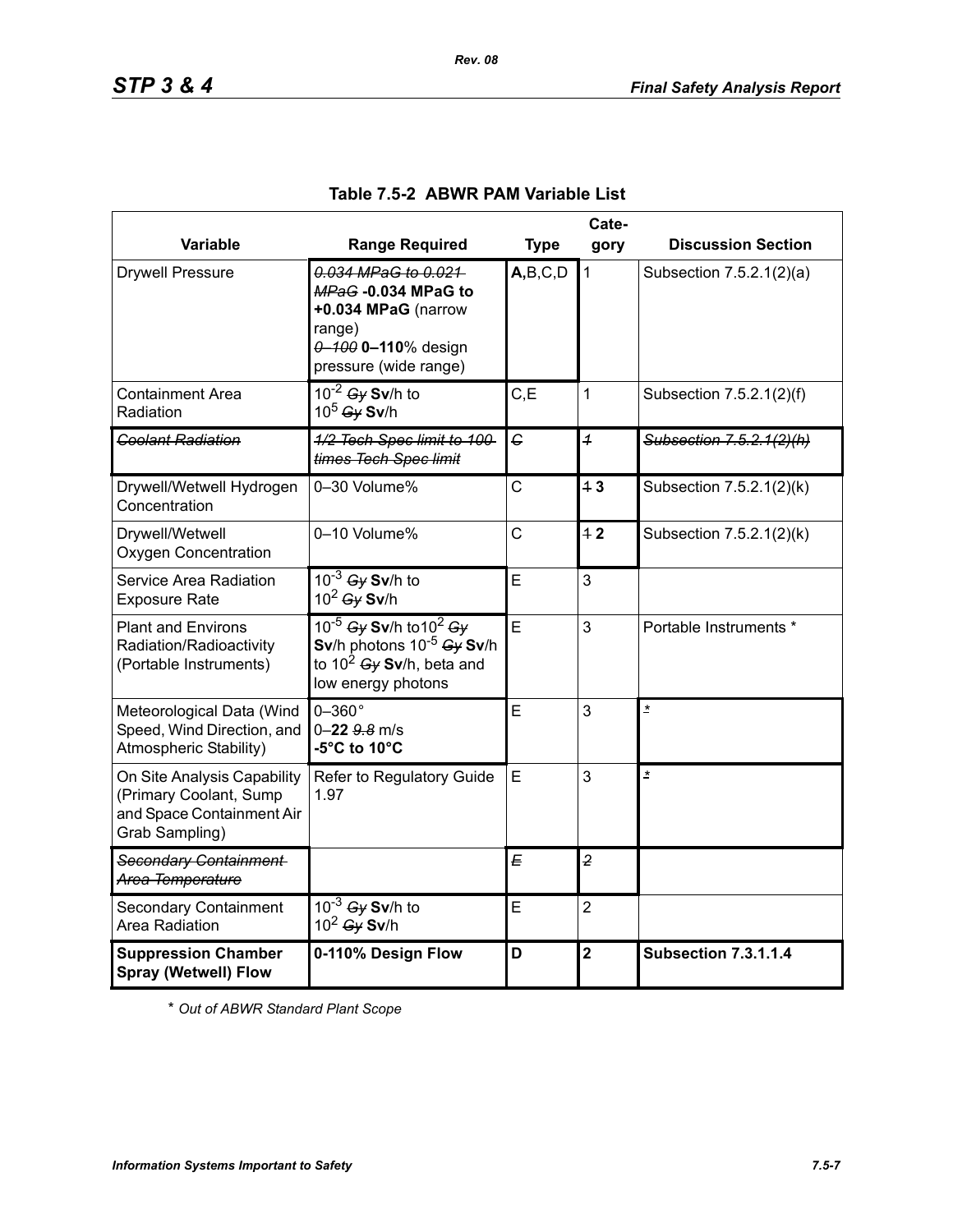### **Table 7.5-3 ABWR Type A Variables**

*Rev. 08*

Suppression Pool Water Temperature

*Wetwell***Drywell** Pressure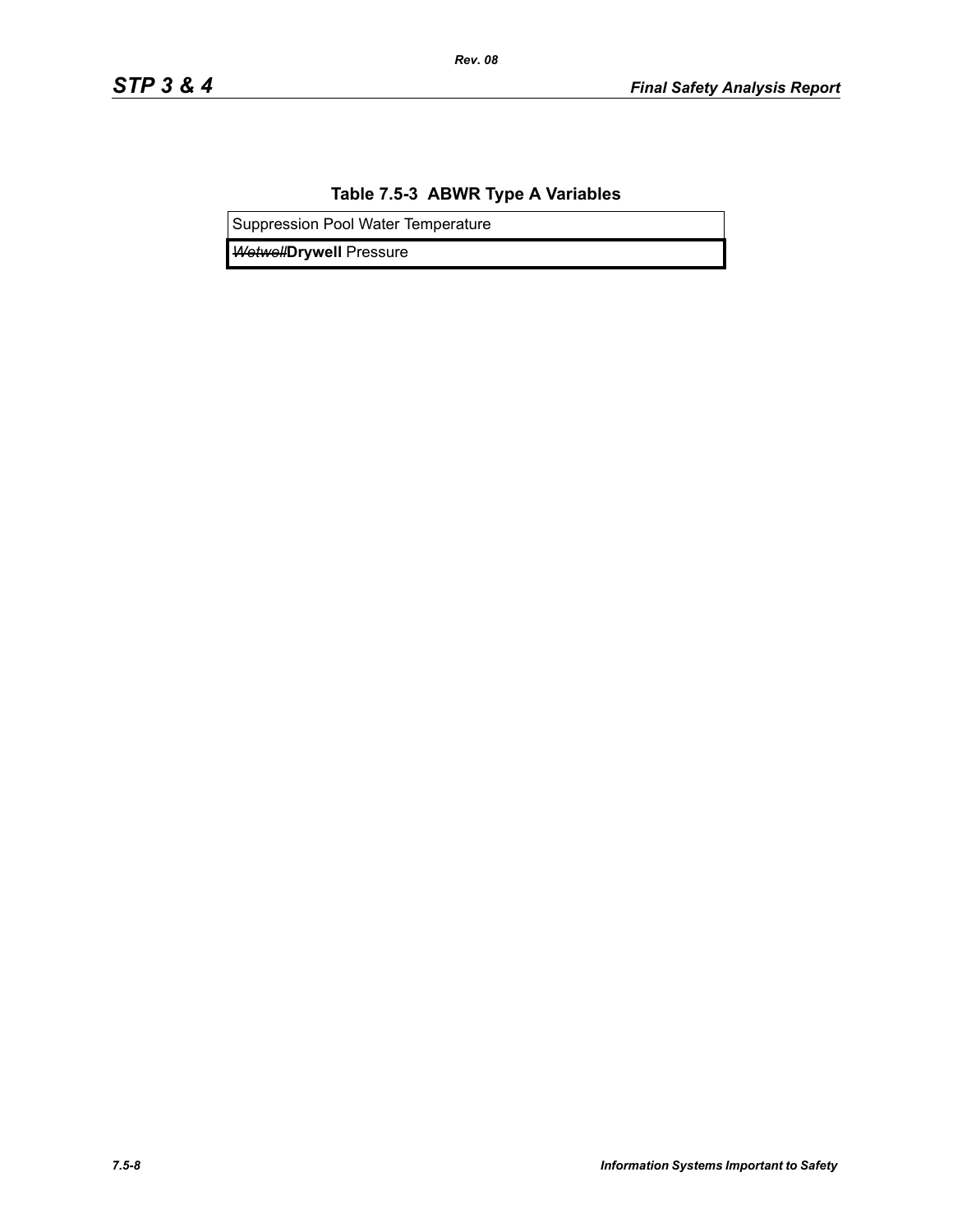| <b>Event Description</b>                                          | <b>NSOA Event</b><br>Figure No. | <b>Tier 2 Section No.</b> | <b>Manual Action</b><br><b>Variables</b>              |
|-------------------------------------------------------------------|---------------------------------|---------------------------|-------------------------------------------------------|
| Manual or Inadvertent SCRAM                                       | $15A.6 - 7$                     | 15A.6.3.3 Event 7         | PRPV, LRPV                                            |
| Loss of Plant Instrument Service Air Systems                      | 15A-12<br>$45A.6 - 8$<br>15A-13 | 15A.6.3.3 Event 8         | T <sub>SP</sub> , P <sub>RPV</sub> , L <sub>RPV</sub> |
| Recirculation Flow Control Failure-One RIP<br>Runout              | 15A.6-9<br>15A-14               | 15.4.5                    | PRPV, LRPV                                            |
| Recirculation Flow Control Failure-One RIP<br>Runback             | 15A.6-10<br>15A-15              | 15.3.2                    | PRPV, LRPV                                            |
| Three RIPs Trip                                                   | 15A.6-11<br>15A-16              | 15.3.1                    | PRPV, LRPV                                            |
| All MSIV Closure                                                  | 15A.6-12<br>15A-17              | 15.2.4                    | T <sub>SP</sub> , P <sub>RPV</sub> , L <sub>RPV</sub> |
| One MSIV Closure                                                  | 15A.6-13<br>15A-18              | 15.2.4                    | T <sub>SP</sub> , P <sub>RPV</sub> , L <sub>RPV</sub> |
| Loss of All Feedwater Flow                                        | 15A.6-14<br>15A-19              | 15.2.7                    | PRPV, LRPV                                            |
| Loss of a Feedwater Heater                                        | 45A.6-15<br>15A-20              | 15.1.1                    | $\phi$ , PRPV, LRPV                                   |
| Feedwater Controller Failure-Runout of One<br>Feedwater Pump      | 15A.6-16<br>15A-21              | 15.1.2                    | PRPV, LRPV                                            |
| Pressure Regulator Failure-Opening of One<br><b>Bypass Valve</b>  | 15A.6-17<br>15A-22              | 15.1.3                    | PRPV, LRPV                                            |
| Pressure Regulator Failure-Opening of One<br><b>Control Valve</b> | 15A.6-18<br>15A-23              | 15.2.1                    | PRPV, LRPV                                            |
| Main Turbine Trip with Bypass System Operational                  | 15A.6-19<br>15A-24              | 15.2.3                    | $T_{SP}$ , $P_{RPV}$ ,<br>$L_{RPV}$                   |
| Loss of Main Condenser Vacuum                                     | <del>15A.6-20</del><br>15A-25   | 15.2.5                    | PRPV, LRPV                                            |
| Generator Load Rejection with Bypass System<br>Operational        | 15A.6-21<br>15A-26              | 15.2.2                    | T <sub>SP</sub> , P <sub>RPV</sub> , L <sub>RPV</sub> |
| Loss of Unit Auxiliary Transformer                                | <del>15А.6-22</del><br>15A-27   | 15.2.6                    | T <sub>SP</sub> , P <sub>RPV</sub> , L <sub>RPV</sub> |

|  | <b>Table 7.5-4 Anticipated Operational Transients</b> |  |  |
|--|-------------------------------------------------------|--|--|
|--|-------------------------------------------------------|--|--|

*Rev. 08*

\* See Table 7.5-9 for Definition of symbols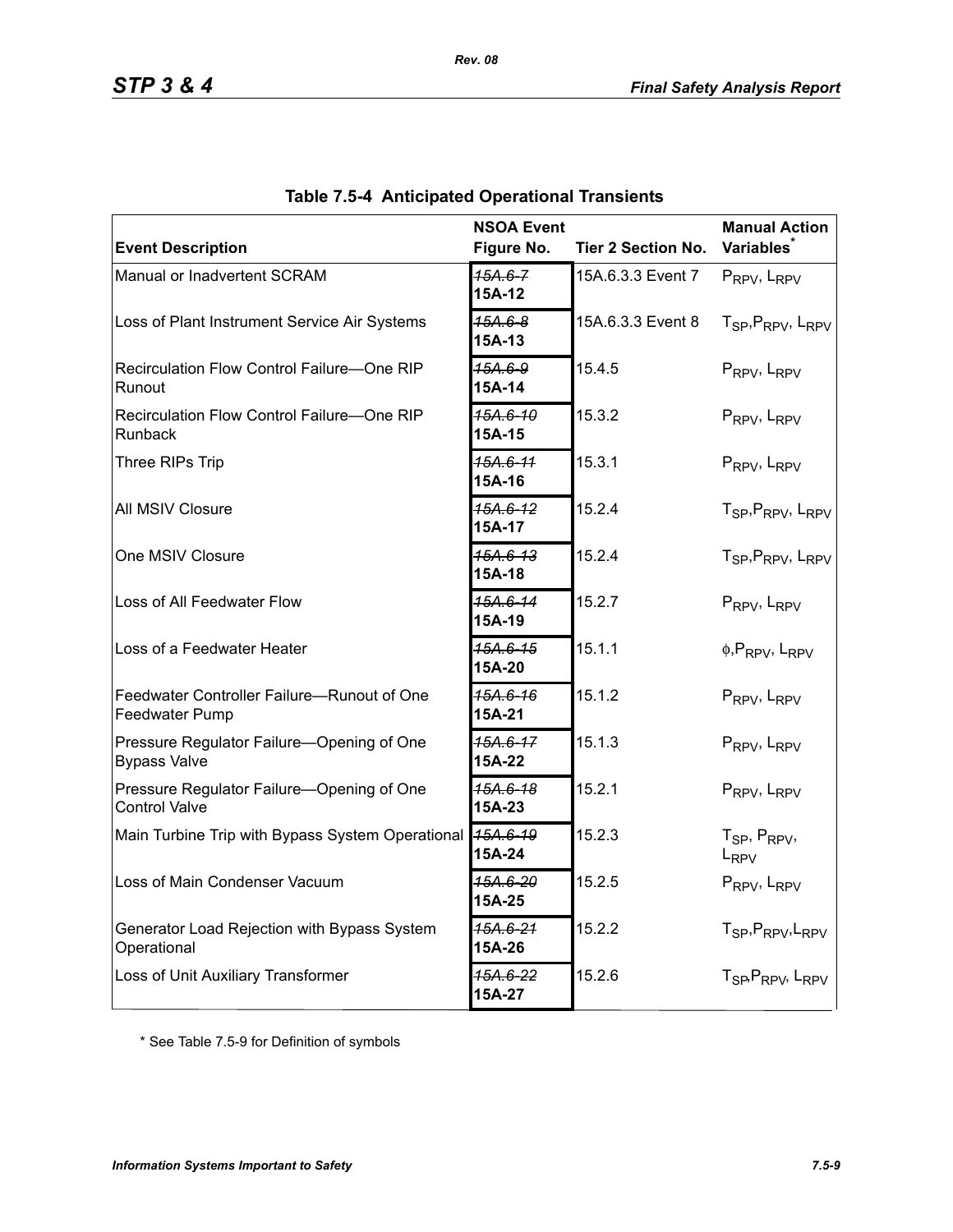| <b>Event Description</b>                                                        | <b>NSOA Event</b><br>Figure No. | Tier 2 Section No. | <b>Manual Action</b><br><b>Variables</b>                                                                       |
|---------------------------------------------------------------------------------|---------------------------------|--------------------|----------------------------------------------------------------------------------------------------------------|
| Inadvertent Startup of HPCF Pump                                                | 15A.6-23<br>15A-28              | 15.5.1             | $\phi$                                                                                                         |
| Main Turbine Trip with One Bypass Valve<br><b>Failure</b>                       | 15А.6-26<br>15A-31              | 15.2.3             | $P_{RPV}$ , $L_{RPV}$                                                                                          |
| Generator Load Rejection with One Bypass<br><b>Valve Failure</b>                | 15A.6-27<br>15A.32              | 15.2.2             | $P_{RPV}$ , $L_{RPV}$                                                                                          |
| Abnormal Startup of the Idle Reactor Internal<br>Pump                           | 15A-45                          | 15.4.4             | PRPV, LRPV                                                                                                     |
| <b>Recirculation Flow Control Failure - All RIPs</b><br>Runout                  | 15A-46                          | 15.4.5             | $\phi$ , L <sub>RPV</sub>                                                                                      |
| <b>Recirculation Flow Control Failure - All RIPs</b><br>Runback                 | 15A-47                          | 15.3.2             | L <sub>RPV</sub>                                                                                               |
| Feedwater Controller Failure Maximum Demand 15A-51                              |                                 | 15.1.2             | P <sub>RPV</sub> , L <sub>RPV</sub>                                                                            |
| Pressure Regulator Failure - Opening of All<br><b>Bypass and Control Valves</b> | 15A-52                          | 15.1.3             | PRPV <sub>b</sub> L <sub>RPV</sub>                                                                             |
| <b>Main Turbine Trip with Bypass Failure</b>                                    | 15A-55                          | 15.2.3             |                                                                                                                |
| <b>Generator Load Rejection with Bypass Failure</b>                             | 15A-56                          | 15.2.2             | T <sub>SP</sub> , P <sub>RPV</sub> , L <sub>RPV</sub><br>T <sub>SP</sub> , P <sub>RPV</sub> , L <sub>RPV</sub> |

| Table 7.5-5 Abnormal Operational Transients |
|---------------------------------------------|
|---------------------------------------------|

*Rev. 08*

\* See Table 7.5-9 for Definition of symbols